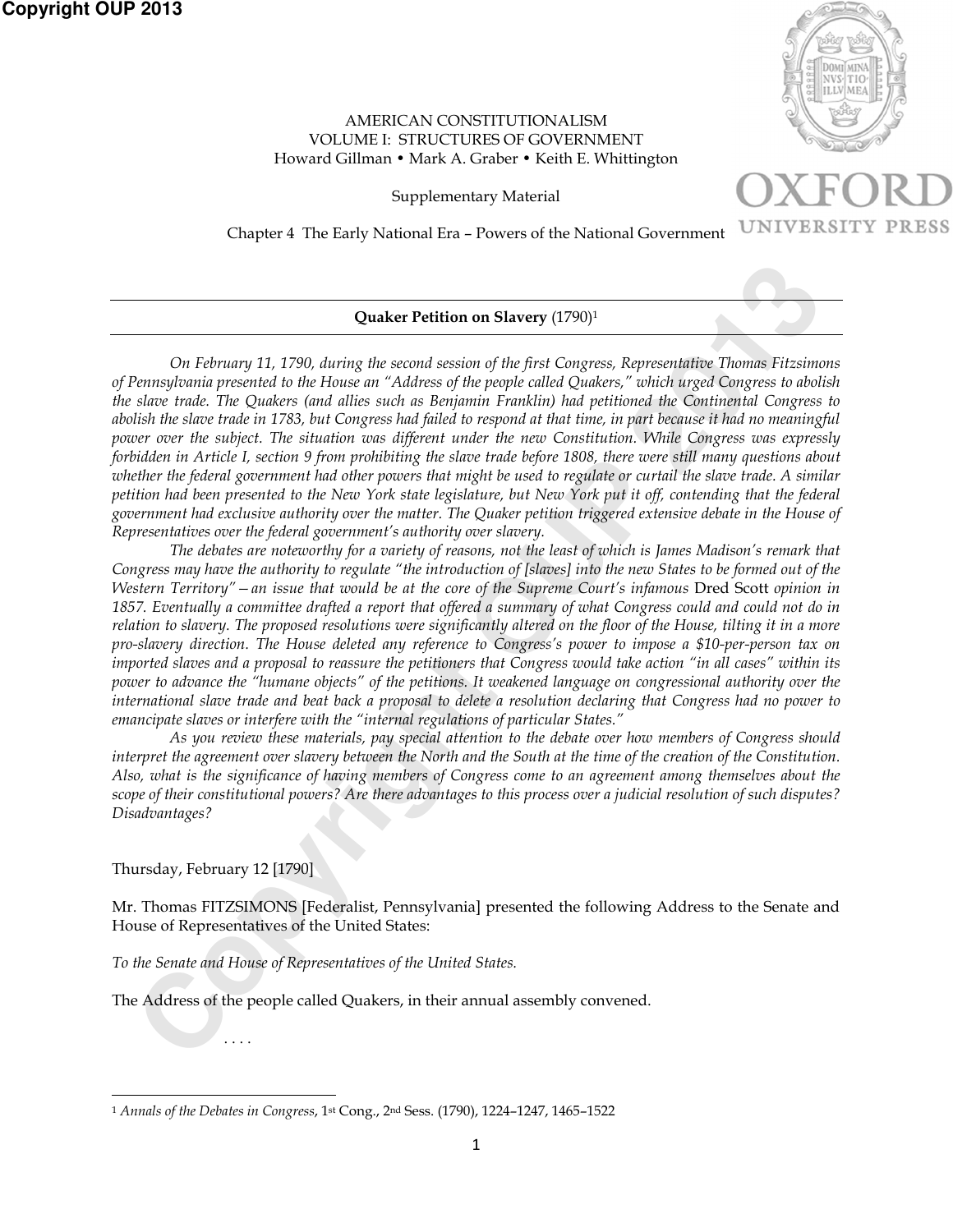Many are the enormities abhorrent to common humanity, and common honesty; which, under the Federal countenance given to this abominable commerce, are practiced in some of the United States, which we judge it not needful to particularize to a body of men, chosen as eminently distinguished for wisdom as extensive information. But we find it indispensably incumbent on us, as a religious body, assuredly believing that both the true temporal interest of nations, and eternal well-being of individuals, depend on doing justly, loving mercy, and walking humbly before God, the creator, preserver, and benefactor of men, thus to attempt to excite your attention to the affecting subject; earnestly desiring that the infinite Father of Spirits may so enrich your minds with his love and truth, and so influence your understandings, by that pure wisdom which is full of mercy and good fruits, as that a sincere and impartial inquiry may take place, whether it be not an essential part of the duty of your exalted station, to exert upright endeavors, to the full extent of your power, to remove every obstruction to public righteousness, which the influence of artifice of particular persons, governed by the narrow mistaken views of self-interest, has occasioned, and whether, notwithstanding such seeming impediments, it be not in reality within your power to exercise justice and mercy, which, if adhered to, we cannot doubt, must produce the abolition of the slave trade….

**DOMTMIN** NVS TIC **ILLV** 

PRESS

may so enrich your minds with his love and tutub, and so influency eyer understanding, by the solution which is foll of mercy and good fruits, as that a sincere and imparial inquiry minds when the beat benchment to the act Mr. Josiah PARKER [Republican, Virginia].—I hope, Mr. Speaker, the petition of these respectable people will be attended to with all the readiness the importance of its object demands; and I cannot help expressing the pleasure I feel in finding so considerable a part of the community attending to matters of such momentous concern to the future prosperity and happiness of the people of America. I think it my duty, as a citizen of the Union, to espouse their cause; and it is incumbent upon every member of this House to sift the subject well, and ascertain what can be done to restrain a practice so nefarious. The Constitution has authorized us to levy a tax upon the importation of such persons as the States shall authorize to be admitted. I would willingly go to that extent; and if anything further can be devised to discountenance the trade, consistent with the terms of the Constitution, I shall cheerfully give it my assent and support.

Mr. James MADISON [Republican, Virginia].— . . . the Constitution secures to the individual States the right of admitting, if they think proper, the importation of slaves into their own territory, for eighteen years yet unexpired; subject, however, to a tax, if Congress are disposed to impose it, of not more than ten dollars on each person…. It may be, that foreigners take the advantage of the liberty afforded them by the American trade, to employ our shipping in the slave trade between Africa and the West Indies, when they are restrained from employing their own by restrictive laws of their nation. If this is the case, is there any person of humanity that would not wish to prevent them?

Mr. James JACKSON [Republican, Georgia].— . . . I apprehend, if through the interference of the General Government the slave trade was abolished, it would evince to the people a disposition towards a total emancipation, and they would hold their property in jeopardy…. I would beg to ask those, then, who are desirous of freeing the negroes, if they have funds sufficient to pay for them? If they have, they may come forward on that business with some propriety; but, if they have not, they should keep themselves quiet, and not interfere with a business in which they are not interested. . . . [W]hy do these men set themselves up in such a particular manner against slavery? Do they understand the rights of mankind, and the disposition of Providence, better than others? If they were to consult that book, which claims our regard, they will find that slavery is not only allowed but commended….

Mr. William Loughton SMITH [Federalist, South Carolina] . . . This is desiring an unconstitutional act, because the Constitution secures that trade to the States, independent of Congressional restrictions, for a term of twenty-one years. If, therefore, it prays for a violation of constitutional rights, it ought to be rejected as an attempt upon the virtue and patriotism of the House. . . .

Mr. Elbridge GERRY [Republican, Massachusetts] thought . . . nothing would excuse the General Government for not exerting itself to prevent, as far as they constitutionally could, the evils resulting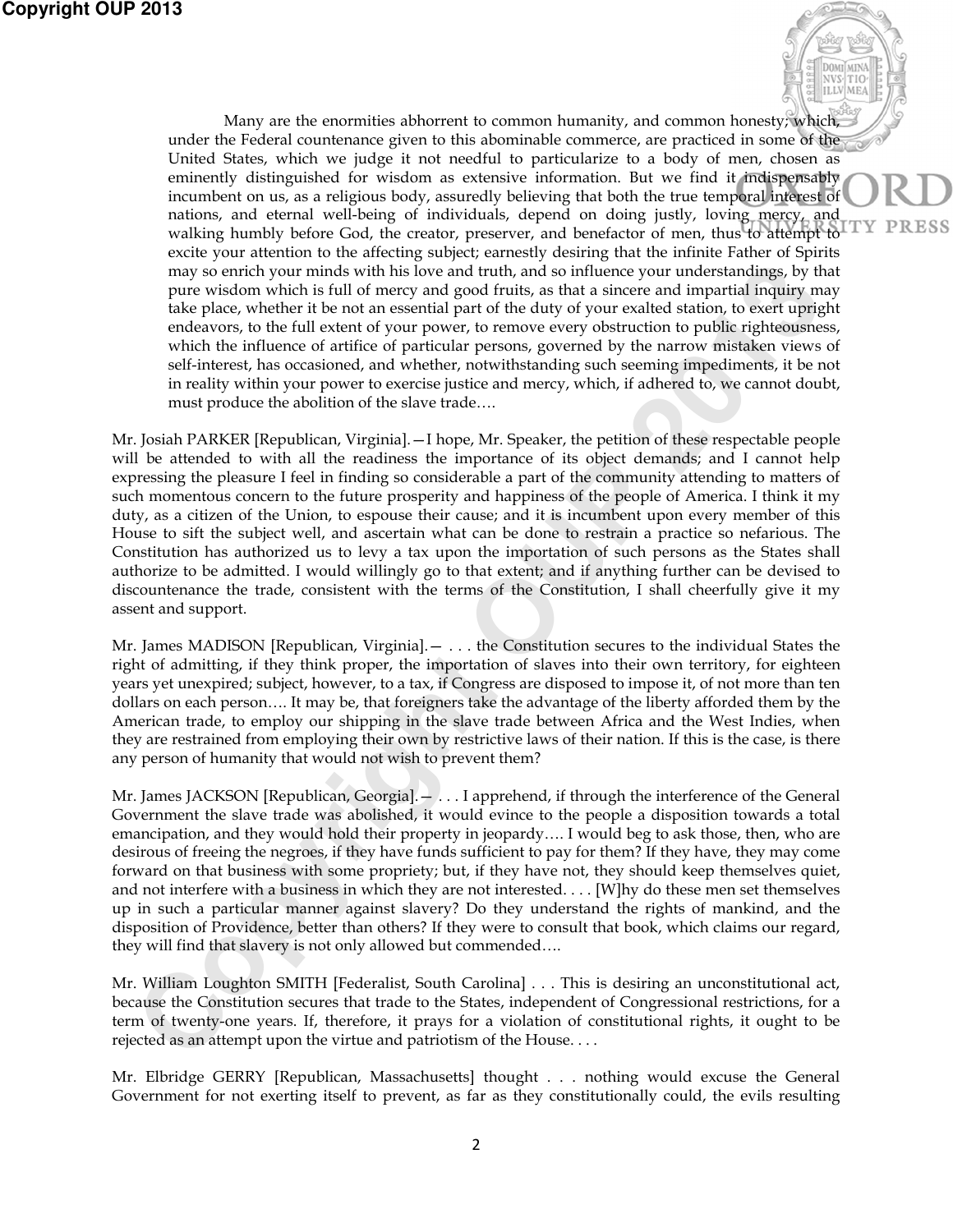

Friday, February 12 [1790]

DOMTMIN/ NVS<sup>I</sup>

The following memorial of the Pennsylvania Society for promoting the Abolition of Slavery, the relief of free negroes unlawfully held in bondage, and the improvement of the condition of the African race, was presented and read:

The memorial respectfully showeth, . . .

That mankind are all formed by the same Almighty Being, alike objects of his care, and equally designed for the enjoyment of happiness, the Christian religion teaches us to believe, and the political creed of Americans fully coincides with the position. Your memorialists . . . have observed, with real satisfaction, that many important and salutary powers are vested in you for "promoting the welfare and securing the blessings of liberty to the people of the United States;" and as they conceive that these blessings ought rightfully to be administered, without distinction of color, to all descriptions of people, so they indulge themselves in the pleasing expectation, that nothing which can be done for the relief of the unhappy objects of their care will be either omitted or delayed.

sented and read:<br>The memorial respectfully showesth, .... The hearner Minighty Being, alike objects of his cargo and particular control in the copyright of the copyright of the copyright to the column of the column of the From a persuasion that equal liberty was originally the portion, and is still the birth-right of all men; an influenced by the strong ties of humanity, and the principles of their institution, your memorialists conceive themselves bound to use all justifiable endeavors to loosen the bands of slavery, and promote a general enjoyment of the blessings of freedom. Under these impressions, they earnestly entreat your serious attention to the subject of slavery; that you will be pleased to countenance the restoration of liberty to those unhappy men, who alone, in this land of freedom are degraded into perpetual bondage, and who, amidst the general joy of surrounding free-men, are groaning in servile subjection; that you will devise means for removing this inconsistency from the character of the American people; that you will promote mercy and justice towards this distressed race, and that you will step to the very verge of the power vested in you for discouraging every species of traffic in the persons of our fellow-men.

BENJ. FRANKLIN, *President* PHILADELPHIA, *February* 3, 1790.

Mr. Thomas TUCKER [Republican, South Carolina] was sorry the petition had a second reading, as he conceived it contained an unconstitutional request, and from that consideration he wished it thrown aside. . . . He was surprised to see another memorial on the same subject, and that signed by a man who ought to have known the Constitution better. . . . Do these men expect a general emancipation of slaves by law? This would never be submitted to without a civil war….

Mr. Thomas SCOTT [Republican, Pennsylvania].—I cannot entertain a doubt but the memorial is strictly agreeable to the Constitution; it respects a part of the duty particularly assigned to us by that instrument, and I hope we may be inclined to take it into consideration. We can, at present, lay our hands upon a small duty of ten dollars; I would take this, and if it is all that we can do, we must be content: but I am sorry that the framers of the Constitution did not go further, and enable us to interdict the traffic entirely; for I look upon the slave trade to be one of the most abominable things on earth; and if there was neither God nor the devil, I should oppose it upon the principles of humanity, and the law of nature. . . .

Mr. SMITH . . . observed, that in the Southern States, difficulties had arisen on adopting the Constitution, inasmuch as it was apprehended that Congress might take measures under it for abolishing the slave trade. . . . If [the petitioners'] object had been for Congress to lay a duty of ten dollars per head on the importation of slaves, they would have said so, but that does not appear to have been the case. . . . For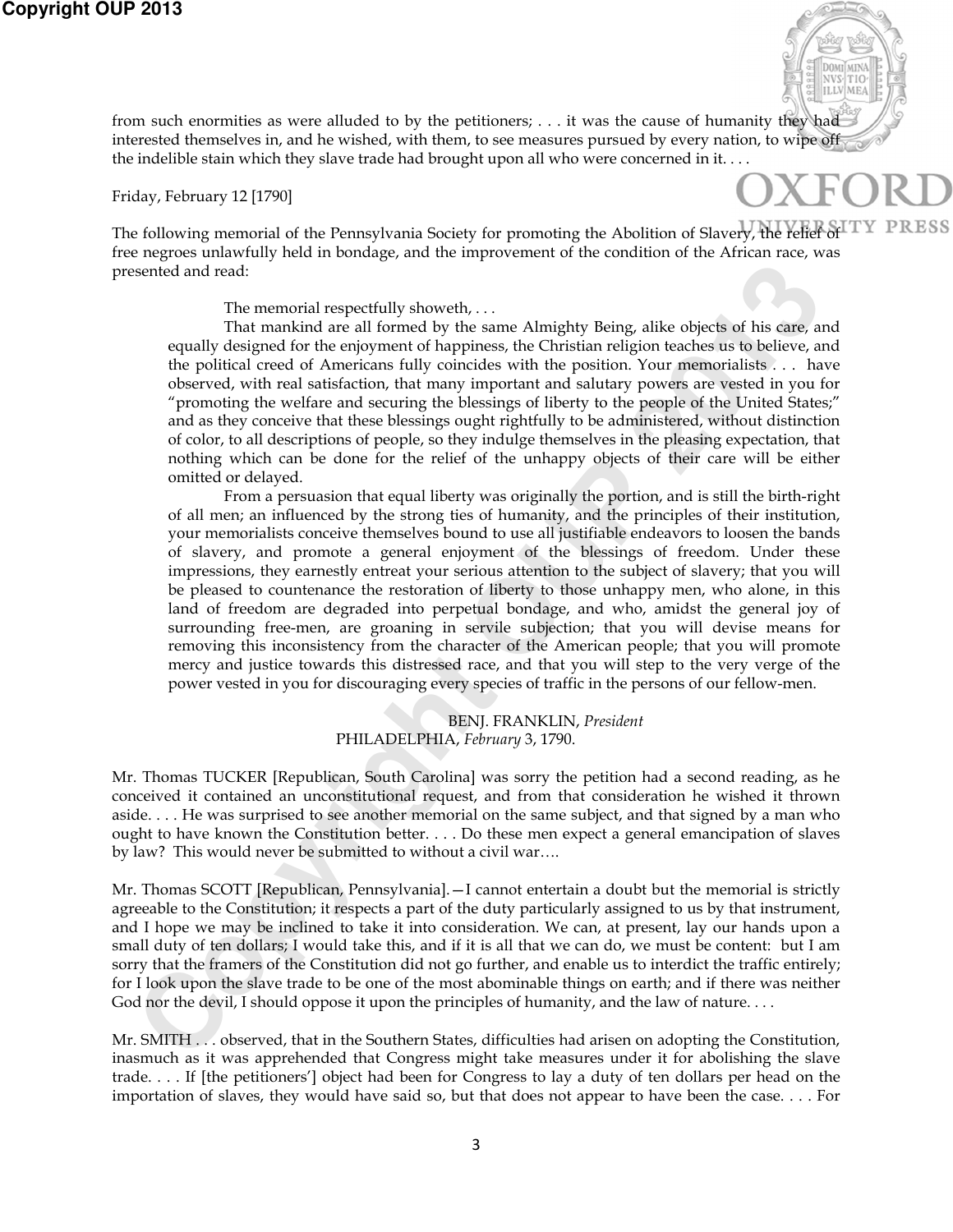what purpose, then, shall [the petition] be committed? If gentlemen can assign no good reason for the measure, they will not support it, when they are told that it will create jealousies and alarm in the Southern States; for I can assure them that there is no point on which they are more jealous and suspicious, than on a business with which they think the Government has nothing to do. . . . On entering into this Government, [the Southern States] apprehend that other States, not knowing the necessity the citizens of the Southern States were under to hold this species of property, would, from motives of PRESS humanity and benevolence, be led to vote for a general emancipation; and had they not seen that the constitution provided against the effect of such a disposition, I may be bold to say they never would have adopted it. . . .

DOMTMIN/ NVS TIC **TLLY** 

Mr. MADISON.—The debate has taken a serious turn, and it will be owing to this alone, if an alarm is created. . . . He admitted, that Congress is restricted by the Constitution from taking measures to abolish the slave trade; yet there are a variety of ways by which it could countenance the abolition, and regulations might be made in relation to the introduction of them into the new States to be formed out of the Western Territory. He thought the object well worthy of consideration.

poted it....<br>
C. MADISON). The debate has taken a serious turn, and it will be owing to this alone, if an alarm<br>
L. A. L. The admitted, that Congress is restricted by the Constitution from taking measures to aboil<br>
side: y Mr. GERRY thought the interference of Congress fully compatible with the constitution, and could not help lamenting the miseries to which the natives of Africa were exposed by this inhuman commerce. He never contemplated the subject, without reflecting what his own feelings would be, in case himself, his children, or friends were placed in the same deplorable circumstance. He then adverted to the flagrant acts of cruelty which are committed in carrying on that traffic; and asked, whether it can be supposed that Congress has no power to prevent such abuses? . . . [T]hat we have a right to regulate this business, is as clear as that we have any rights whatever; nor has the contrary been shown by any person who has spoken on the occasion. . . . He made a calculation of the value of the slaves in the Southern States, and supposed they may be worth ten millions of dollars. Congress have a right, if they see proper, to make a proposal to the Southern States to purchase the whole of them, and their resources in the Western Territory might furnish them with the means: He did not intend to suggest a measure of this kind; he only instanced these particulars to show that Congress certainly has a right to intermeddle in the business. . . .

[The motion to send the petition to a committee passed by a vote of 43-14.]

Monday, March 8 [1790]

…

Mr. Thomas HARTLEY [Republican, Pennsylvania] moved that the report of the committee on the memorials of the people called Quakers, should be taken up for a second reading, which motion being adopted, it was read as follows, viz:

## REPORT

That, from the nature of the matters contained in those memorials, they were induced to examine the powers vested in Congress, under the present Constitution, relating to the abolition of slavery, and are clear of opinion:

First. That the General Government is expressly restrained from prohibiting the importation of such persons as any of the States now existing shall think proper to admit until the year 1808.

Secondly. That Congress, by a fair construction of the Constitution, are equally restrained from interfering in the emancipation of slaves, who already are, or who may, within the period mentioned, be imported into, or born within any of the said States.

Thirdly. That Congress have no authority to interfere in the internal regulations of particular States, relative to the instruction of slaves in the principles of morality and religion, to their comfortable clothing, accommodation and subsistence; to the regulation of their marriages,